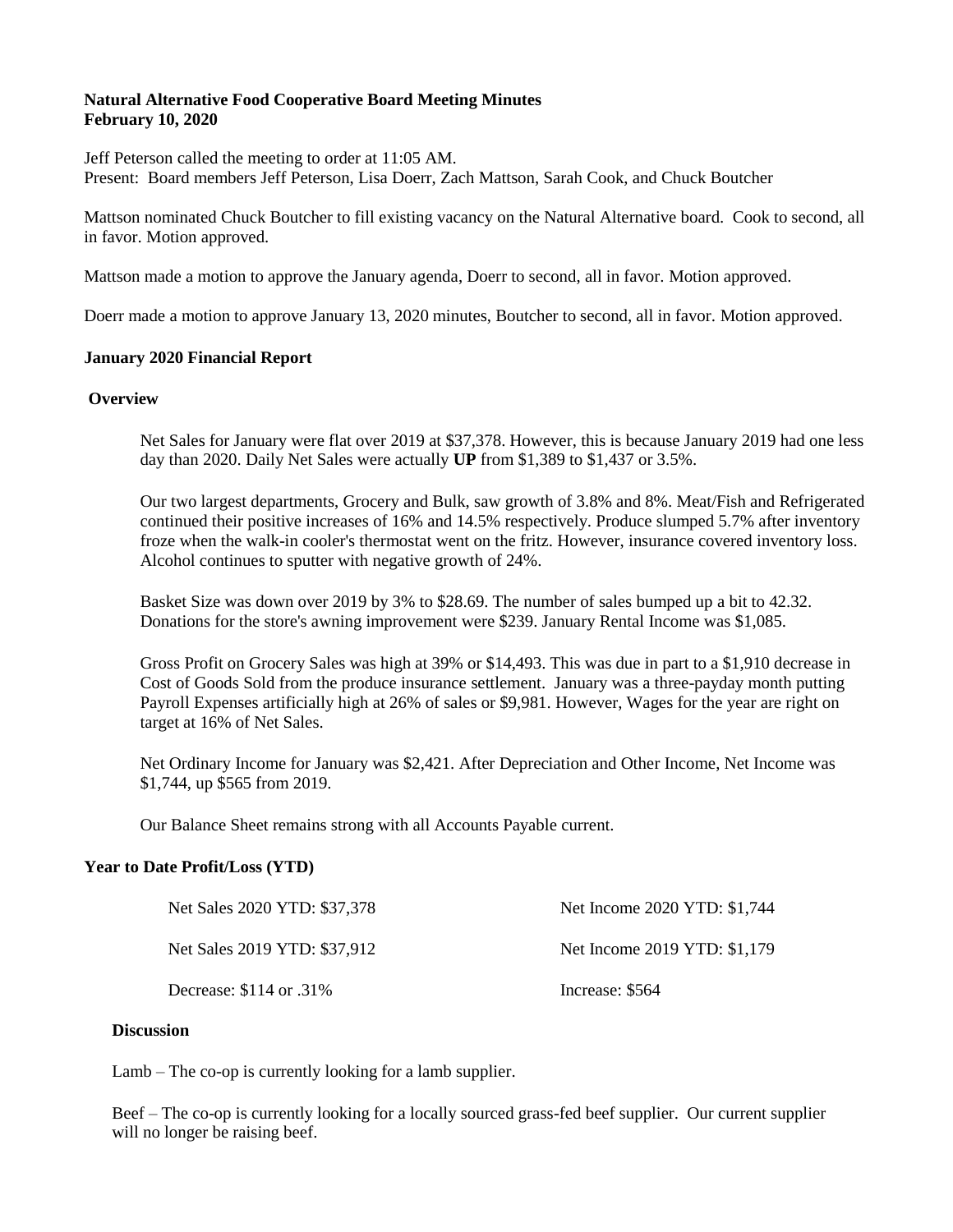Produce Cooler – Last month the produce cooler broke down, leaving us with substantial produce loss. Marie has worked with the insurance company and they will cover \$1,900. Marie has been working with Bernick's on possibly securing a credit from them as well.

Alcohol – There was discussion on whether or not to continue with alcohol sales. Sales have been down in this department; on the other hand, specialty options and one stop shopping are considerations.

Round Up – We collected approximately \$3,000 in 2019 just from individuals rounding up to the nearest dollar on their purchases. This is amazing and the board thanks all who are willing to round up! Our Round Up program has donated to many worthy programs in the area.

Boutcher made a motion to approve January 2020 financials, Mattson to second, all in favor. Motion approved.

## **Committee Reports**

## **Marketing**

- There was discussion about getting a weekly column in the Inter County Leader. This could be a fun, informational article without directly advertising and would feature the Natural Alternative name.
- Special Orders Looking at increasing special orders by reminding and making members more aware that they are welcome to special order any item they wish; including sale items and "special" items. The idea is that one can purchase things that they can't get anywhere else, making this their go-to place for specialty products and more.
- Personal delivery We are seeing this more and more. Stores are offering personal delivery, which is especially helpful for those that have a hard time getting out or are unable to reach us during store hours. This would be run through a 501C3. This is an idea that will be further discussed with details that would need addressing.
- Membership list Looking at cleaning up the membership list.

### **Personnel**

- We have contracted with Jane Kleiss to expand our Grab and Go options. Jane will be developing a menu that will include salads, sandwiches, and soups.
- We are looking to hire an individual that would make the salads and sandwiches, possibly on Tuesdays and Thursdays.

### **Building**

- The library has moved out of our back-building space as of February 11, 2020. Friends of the library are welcome to continue to use the space under the loft in the back of the building.
- Cook makes a motion to let friends of the library continue their use of space in the back of the building under the loft for storage at no cost. Boutcher to second, all in favor. Motion approved.

# **Addressing Quorum**

- The Natural Alternative currently has 714 members.
- To have a quorum, 5% (household, not individuals) of members need be present at an annual meeting.
- Concerns that membership list may need to be updated to cull members who are deceased or have relocated.